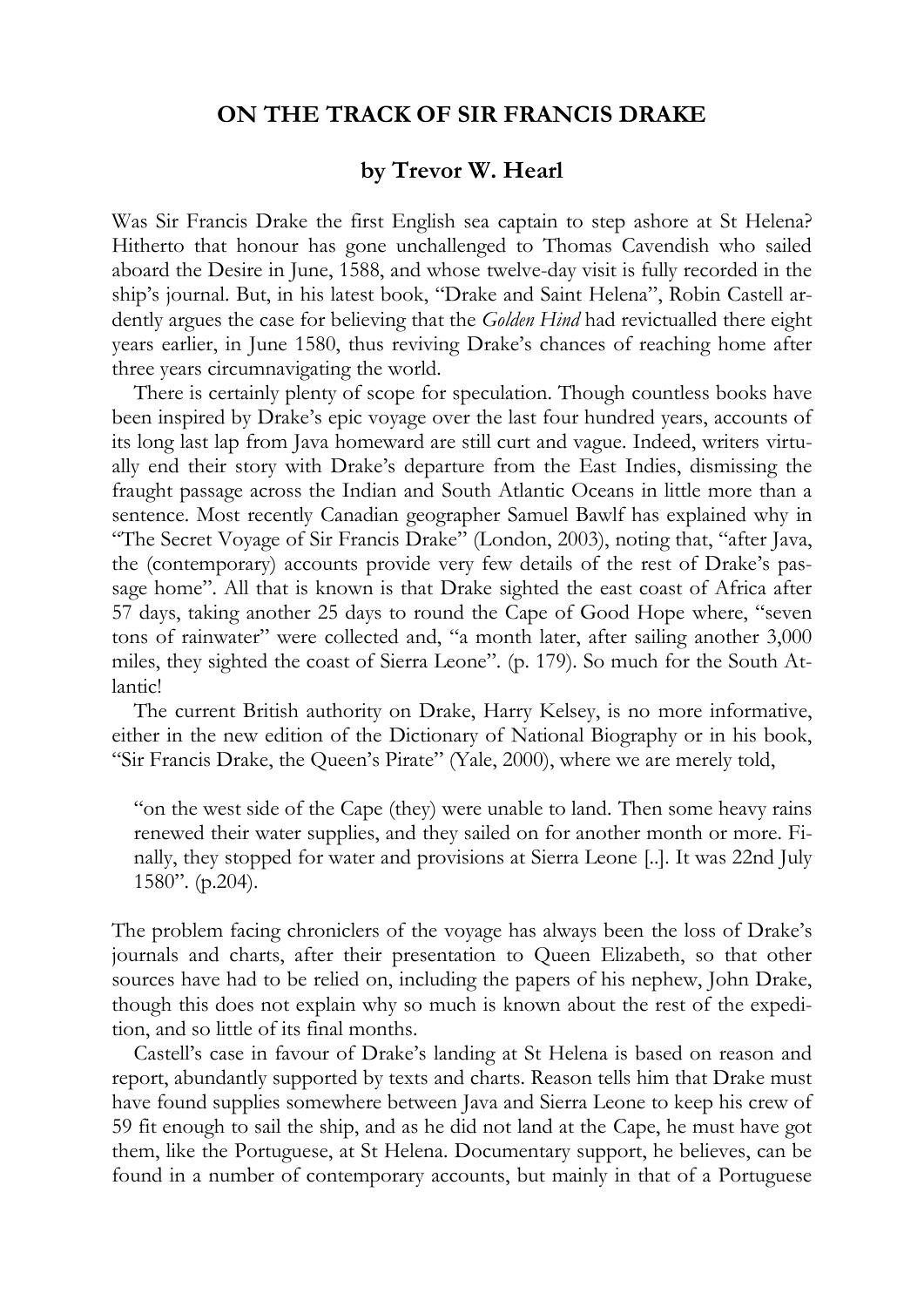Angolan merchant, Odorato Duarte Lopez, in the well-known Italian report on the Congo and neighbouring islands by Antonio de Pigafetta, who wondered why the Portuguese did not garrison St Helena before it was seized by rivals, such as the two English "pirates", Drake and Cavendish, "who had now twice entered into those seas". Whether this means that both revictualled there, is a matter of interpretation, but Castell points out that Drake and his men would have been well aware of the island's existence from mariners' gossip, if from nothing else. Moreover, two years later when Drake's men sailed again on a follow-up expedition under Edward Fenton, his plan to capture St Helena and seize Portuguese treasure ships there, provides proof enough for Castell that they must have been there before. There is, however, no hint of this in all their accounts of this "troublesome voyage".

Doubts that Drake sailed even within sight of St Helena must be raised by the sailing route traced on Nicola van Sype's chart, said to have been copied from Drake's lost map showing that his course from the Cape took the *Golden Hind* well to the East of St Helena.



**Figure 1: Van Sype's map of Drake's route in the South Atlantic**

Nevertheless, scholars would do well, as Robin Castell has done, to take a St Helena perspective of maritime matters in the South Atlantic. To ignore this is to court error, as I discovered many years ago when checking on the exciting claim, in the Dictionary of National Biography, that the leading Elizabethan mathematician and astrologer, Dr John Dee - incidentally who taught Drake's navigators - had "at some time visited St Helena and wrote an account of his voyage". When I examined the relevant documents in the Old British Museum library, I found that an